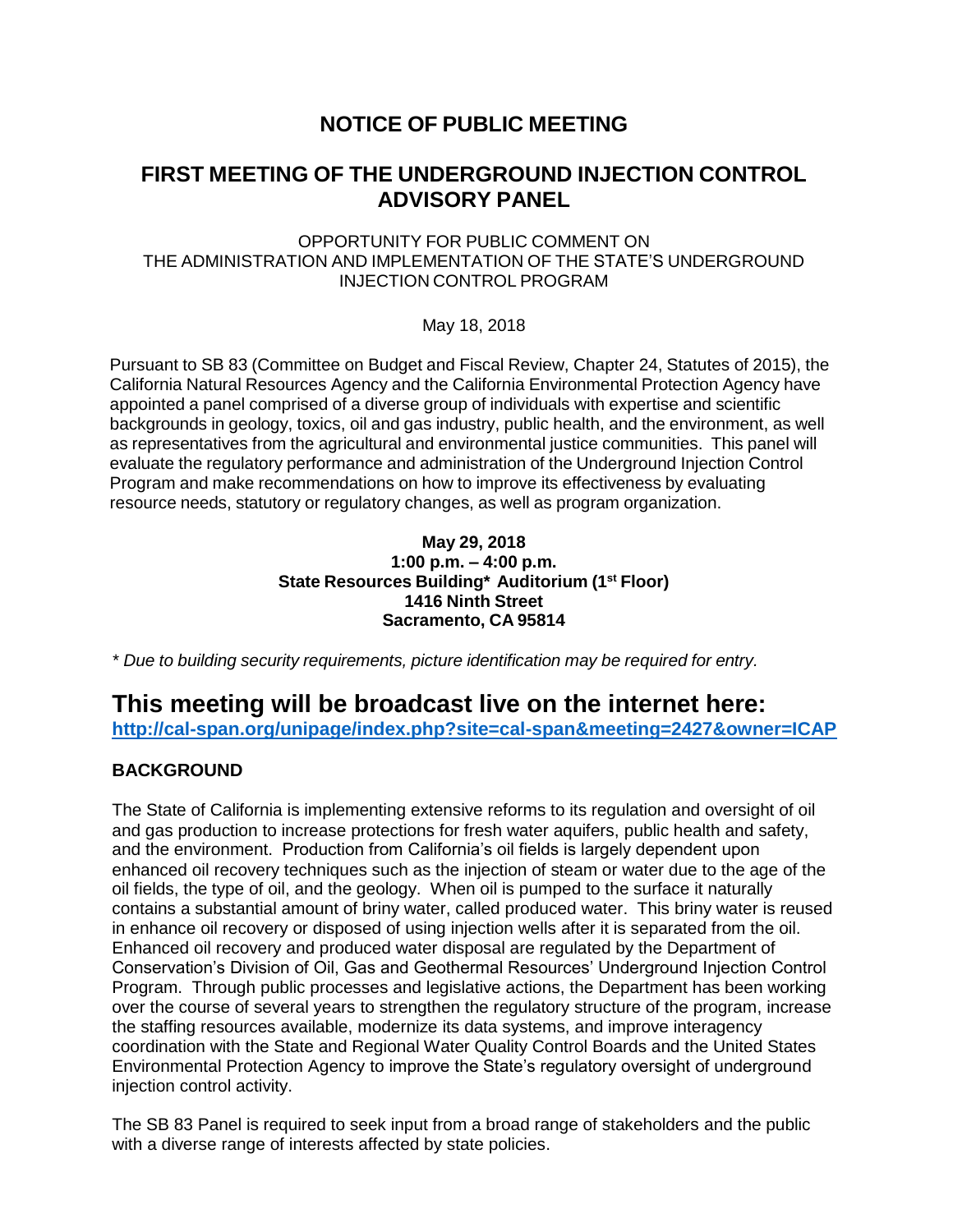## **WHAT THE PANEL WILL DO**

- Seek input from a broad range of stakeholders and the public regarding the State's Underground Injection Control Program.
- Observe, comment on, and review a Peer Review conducted by the Ground Water Protection Council (GWPC), a nonprofit organization whose members consist of state ground water and UIC regulatory agencies.
- Issue an independent final evaluation and recommendations regarding the regulatory program.

The Panel's discussions and process will be facilitated by Jordan Preston of the Lawrence Berkeley National Laboratory.

### **ACCESSIBILITY**

Services, such as language translation, may be provided upon request. To ensure availability of these services, please make your request no later than ten working days prior to the hearing by calling the staff person referenced in this notice.

Servicios, como traducción de inglés a otros idiomas, pueden hacerse disponibles si usted los pide con tiempo. Para asegurar la disponibilidad de éstos servicios, por favor haga su petición al mínimo de diez días laborables antes de la reunión y llama a la persona del personal mencionada en este aviso.

### **CONTACTINFORMATION**

If you have any questions regarding the first meeting of the Underground Injection Control Advisory Panel please contact Brady Van Engelen at (916)-323-0413, or by email at [Brady.Vanengelen@conservation.ca.gov](mailto:Brady.Vanengelen@conservation.ca.gov)